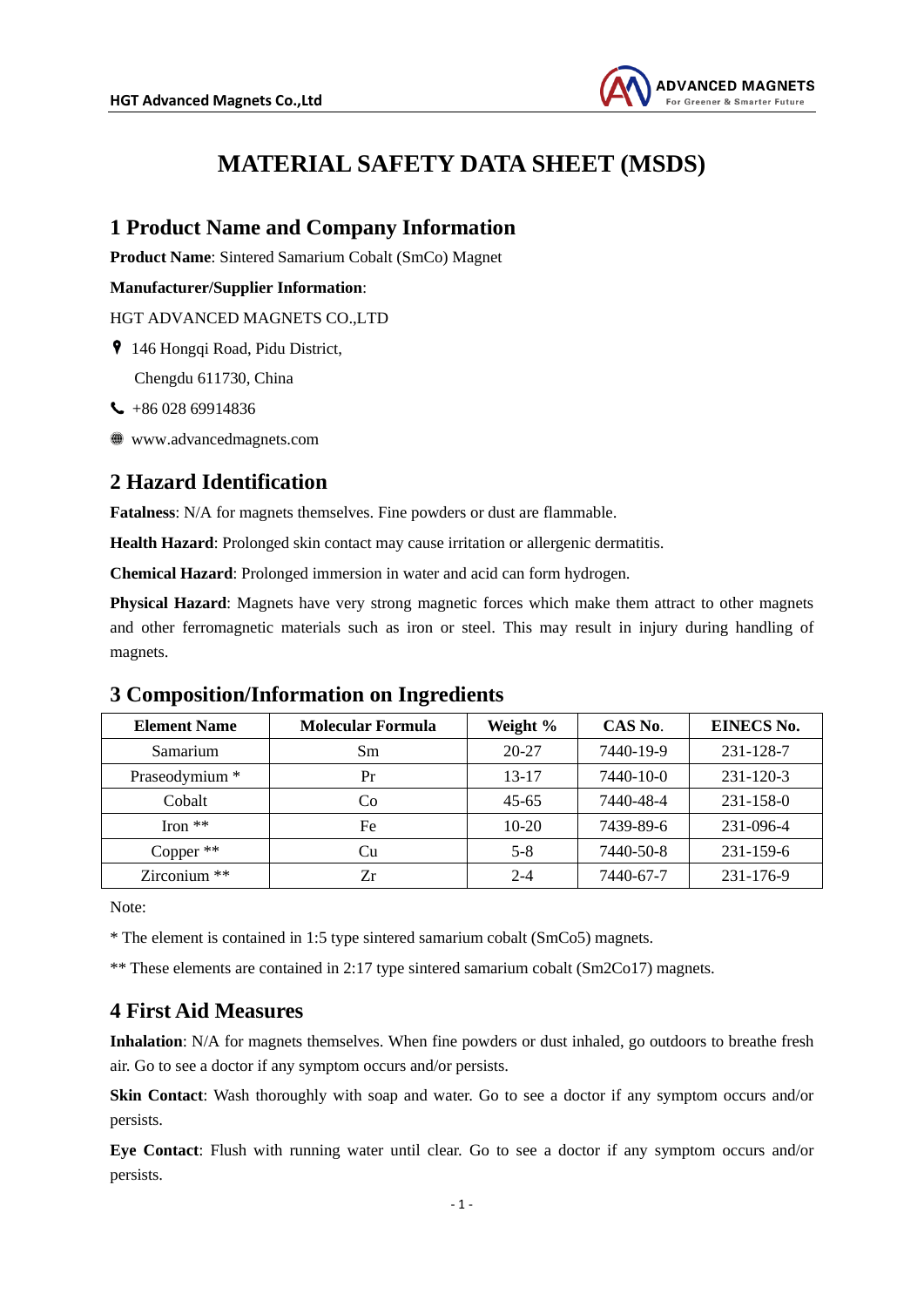**Swallowing**: Drink enough warm water and induce vomiting. Go to see a doctor immediately if any magnet or fragment cannot be got out of body or any symptom occurs and/or persists.

### **5 Firefighting Measures**

**Hazardous Combustion Products**: N/A.

**Extinguishing Media**: Dry chemicals without oxygen compounds or sand.

**Special Fire Fighting Procedures**: Isolate smoldering, burning powders. Do not use Halon or water.

**Unusual Fire and Explosion Hazards**: Fine powders will oxidize, smolder, and burn in the presence of air or oxygen. Magnets may spark on impact.

### **6 Accidental Release Measures**

**Magnets**: N/A.

**Powders/Dust**: Sweep up released powders or dust with a damp mop or broom and store in water slurry or sealed containers. Do not collect powders or dust with a vacuum cleaner.

# **7 Handling and Storage**

#### **Handling**:

Wear gloves during long time handling.

Magnets have very strong magnetic forces which make them attract to other magnets and other ferromagnetic materials such as iron or steel, pay attention to hand or body injury.

Keep magnets away from any floppy disk, magnetic card or electronic watch which may cause data loss or change.

Keep magnets away from any person wearing electronic medical devices such as heart pacemaker.

#### **Storage**:

Store magnets in a cool and ventilated warehouse.

Keep magnets away from humid and corrosive environments.

Store magnetized products in a closed container with label.

#### **Additional Information**:

Pay attention to powders or dust during machining which may cause fire.

### **8 Exposure Controls and Personal Protection**

### **MAC**: N/A.

**Engineering Controls**: Use wet machining processes and ventilation apparatus during production.

**Respiratory Protection**: Wear mask or respirator during handling and/or machining.

**Skin Protection**: Wear protective gloves during handling and/or machining.

**Eye Protection**: Wear safety glasses or goggles during handling and/or machining.

**Additional Precautions**: Smoking, eating and drinking are prohibited in the working area.

# **9 Physical and Chemical Characteristics**

**Material Form**: Solid state

 $-2 -$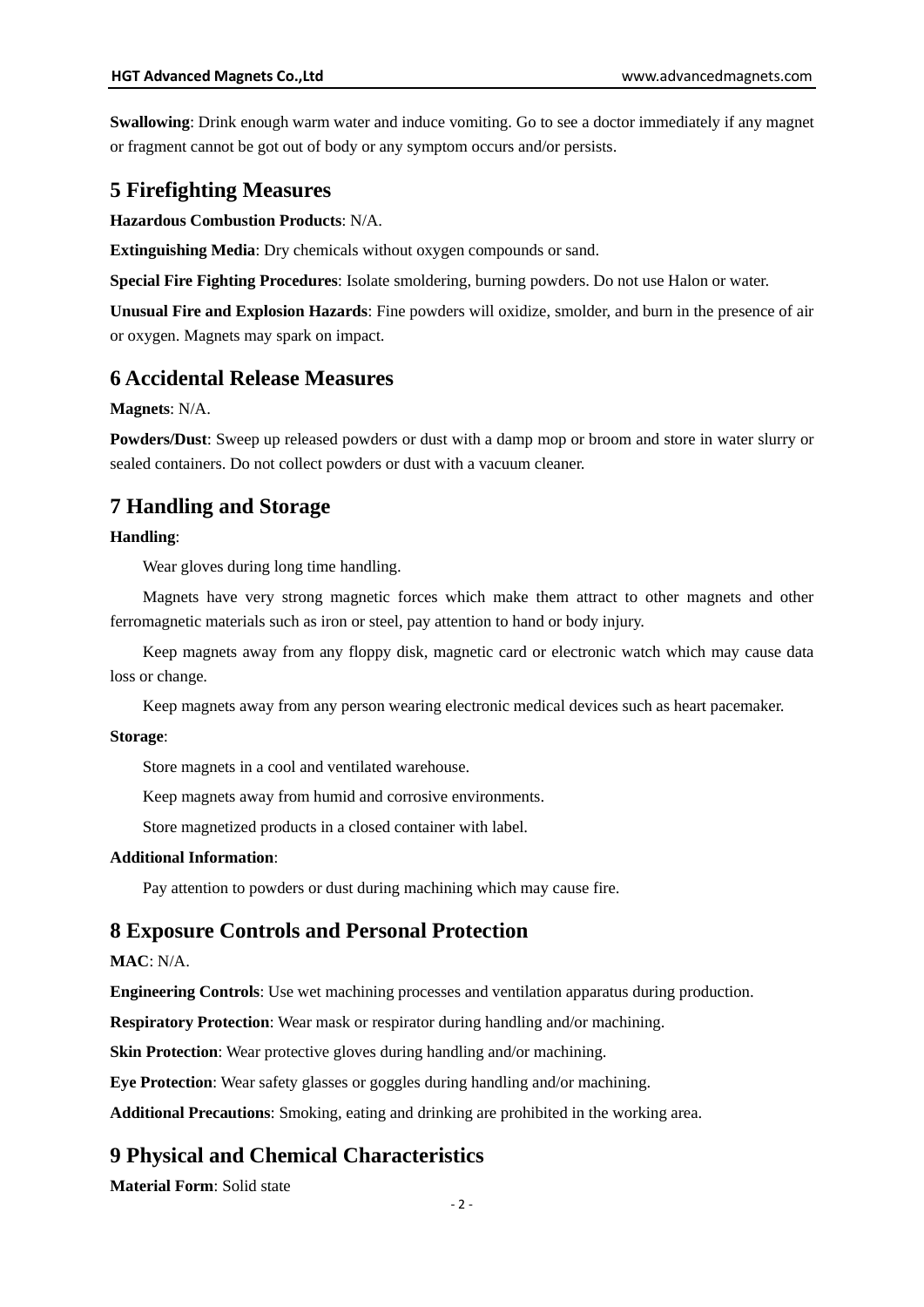#### **HGT Advanced Magnets Co.,Ltd**



**Appearance**: Gray or brown (after high temperature stabilization treatment)

**Melting Point**: Approx 1300 ºC

**Boiling Point**: N/A

**Vapor Pressure**: N/A

**Vapor Density**: N/A

**Explosion**: N/A for magnets themselves. Fine powders or dust may be explosive.

**Specific Gravity**: 8.2 – 8.5

**Evaporation Rate**: N/A

**Odor**: Odorless

**Solubility**: Insoluble in water, soluble in acids.

### **10 Stability and Reactivity**

**Stability**: Stable in air.

**Incompatibility (Materials to Avoid)**: Acids, highly active oxidizers.

**Conditions to Avoid**: Open flames, humid and corrosive environments.

# **11 Toxicological Information**

**Acute Toxicity**:

| Cobalt (Co) | LD50 | Oral $6170$ mg/kg (rat) |
|-------------|------|-------------------------|
|             |      |                         |

**Irritation**: Prolonged skin contact may cause irritation or allergenic dermatitis.

**Carcinogenicity**: N/A

**Chronic toxicity**: No record.

# **12 Ecological Information**

**Ecotoxicity**: No record.

**Persistence and Degradability**: No record.

**Bioaccumulation**: No record.

**Mobility in Soil**: No record.

# **13 Disposal Considerations**

**Waste Disposal Method**: Dispose in compliance with local regulations.

# **14 Transport Information**

**Transportation Regulations**: Magnets by air transportation shall be in compliance with IATA regulations, packaging or containers with magnetized magnets inside shall conduct a test and obtain a certificate for safe transport of goods.

### **Transportation Considerations**:

Check packaging or containers for completeness and sealing before shipping, ensuring that they do not leak, collapse, fall and damage during shipping.